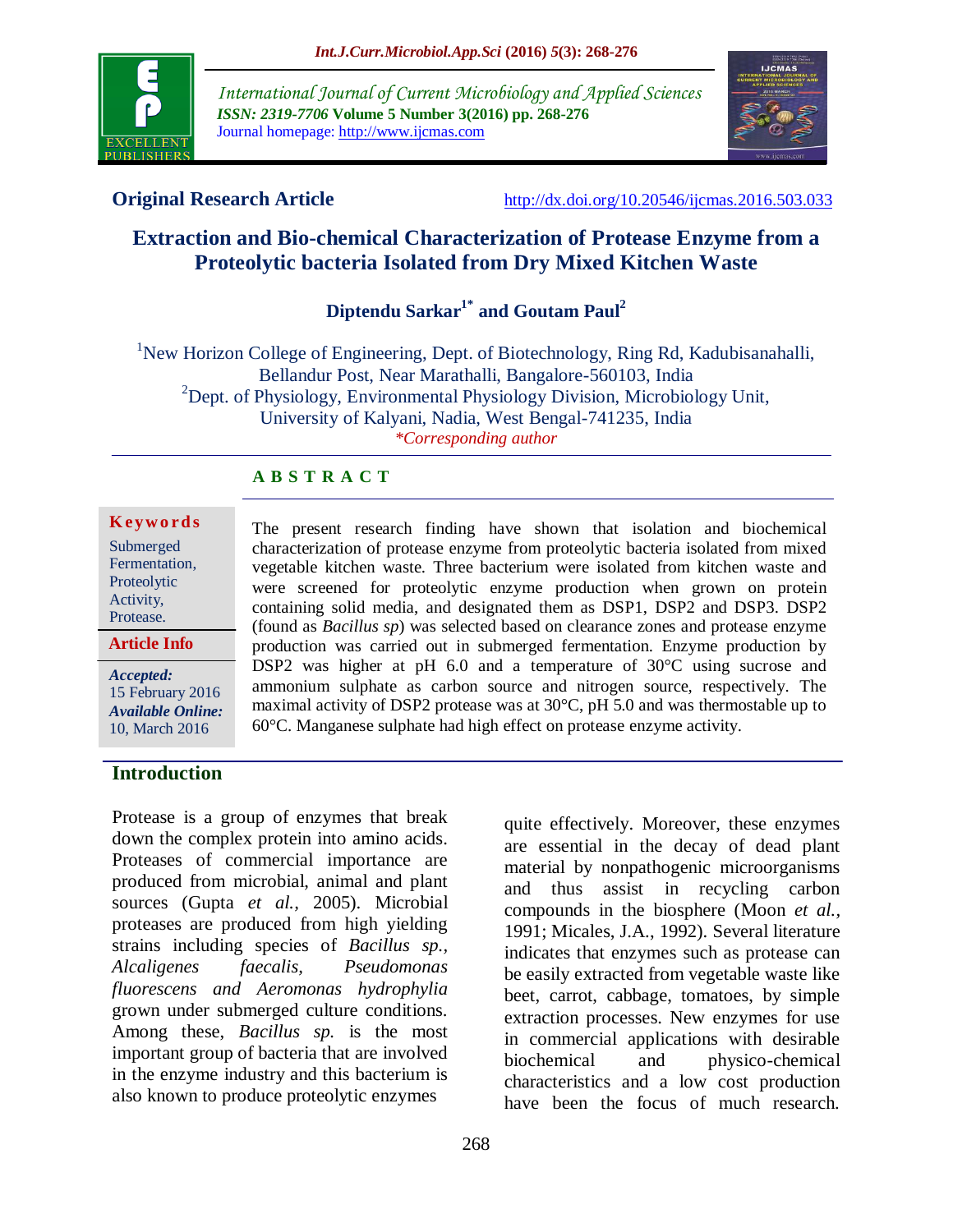Enzyme breakdown of the biomolecules depends upon the type of enzyme, application, temperature, incubation time, agitation, concentration, pH and use of different enzyme preparations (Patel *et al.,* 1985).

In this context, the objective of the present study was to utilize the kitchen waste and bacterial isolates were extracted, that produce protease enzyme at a cheaper rate. These protease enzymes have importance in industries like fruit industry, textile industry, in waste water treatment and therefore have shown future utility.

## **Materials and Methods**

## **Culture Isolation**

Approximately 1.5kg of kitchen mixed vegetable waste collected from boy's hostel kitchen of Acharya College of Science, Bangalore and 500 g of it used to make suspension in 50ml D/W. From this suspension, 1ml was dispensed in 100ml Nutrient Broth (NB) & Potato Dextrose Broth (PDB) respectively. The flasks were incubated at shaker conditions of 400 rpm for 48 hr at  $30^{\circ}$ C. After incubation, one loopful of suspended broth was inoculated onto Nutrient Agar (NA) and Potato Dextrose Agar (PDA) and incubated at  $30^{\circ}$ C for 48hrs (Kaur *et al.,* 1998).

#### **Screening of Isolates**

Colonies that were grown on NA and PDA media were picked up and spotted on plates containing Hankins's agar medium (Hi-Media). These plates were incubated at  $30^{\circ}$ C for 48 hrs. After incubation 1 % BSA was overlaid on these plates and kept for half an hour. Clear zones were observed around the colonies indicating the presence of pectinase producing organisms. Cells from these colonies were then picked up and subcultured on NA slants and maintained for further studies. Cultures showing larger zones of clearance were chosen for identification based on morphology and biochemical characteristics as per mentioned in Bergy's Manual (Gupta *et al.,* 2005; Fermor *et al.,* 1981).

## **Preparation of Inoculum**

The Hankins broth medium was prepared in 500ml Erlenmeyer flasks and the flask was inoculated with loopful of cells grown for 48hr on NA slants. The flasks were kept on shaker conditions of 600 rpm for 48hr at 30<sup>o</sup>C with media pH of 7.0 (Gupta *et al.*, 2005; Patel *et al.,* 1985).

## **Production of Pectinase using Dry Mixed Kitchen Waste**

In 500ml Erlenmeyer flasks, 200g of crushed mixed dry kitchen waste was added and was dispensed with 100ml of D/W. To this flask, 10ml of bacterial suspension of O.D. 0.05 from inoculum flask was added. Similar set up was followed for studying the effect of temperature (30 $^{\circ}$ C to 60 $^{\circ}$ C), pH (6 to 8) and concentration of vegetable waste (50g to 300 g) on enzyme production. The flask was incubated on a shaker at 400rpm for 48hr. The supernatant was removed from the cultural broth by centrifuging it at 8000 rpm for 20 min and the clear filtrate was used for determining protease activity.  $C_x$ ratio was calculated according to the following formula.(Gupta *et al,* 2005 and Patel *et al.,* 1985).

 $C_x$  Ratio= [(Diameter of zone of clearance) / (Diameter of Colony)].

## **Protease Activity Measurement**

The enzyme was assayed in the reaction mixture containing 2.0 ml of 0.5 % casein solution in 0.1 M CO3-HCO3 buffer (pH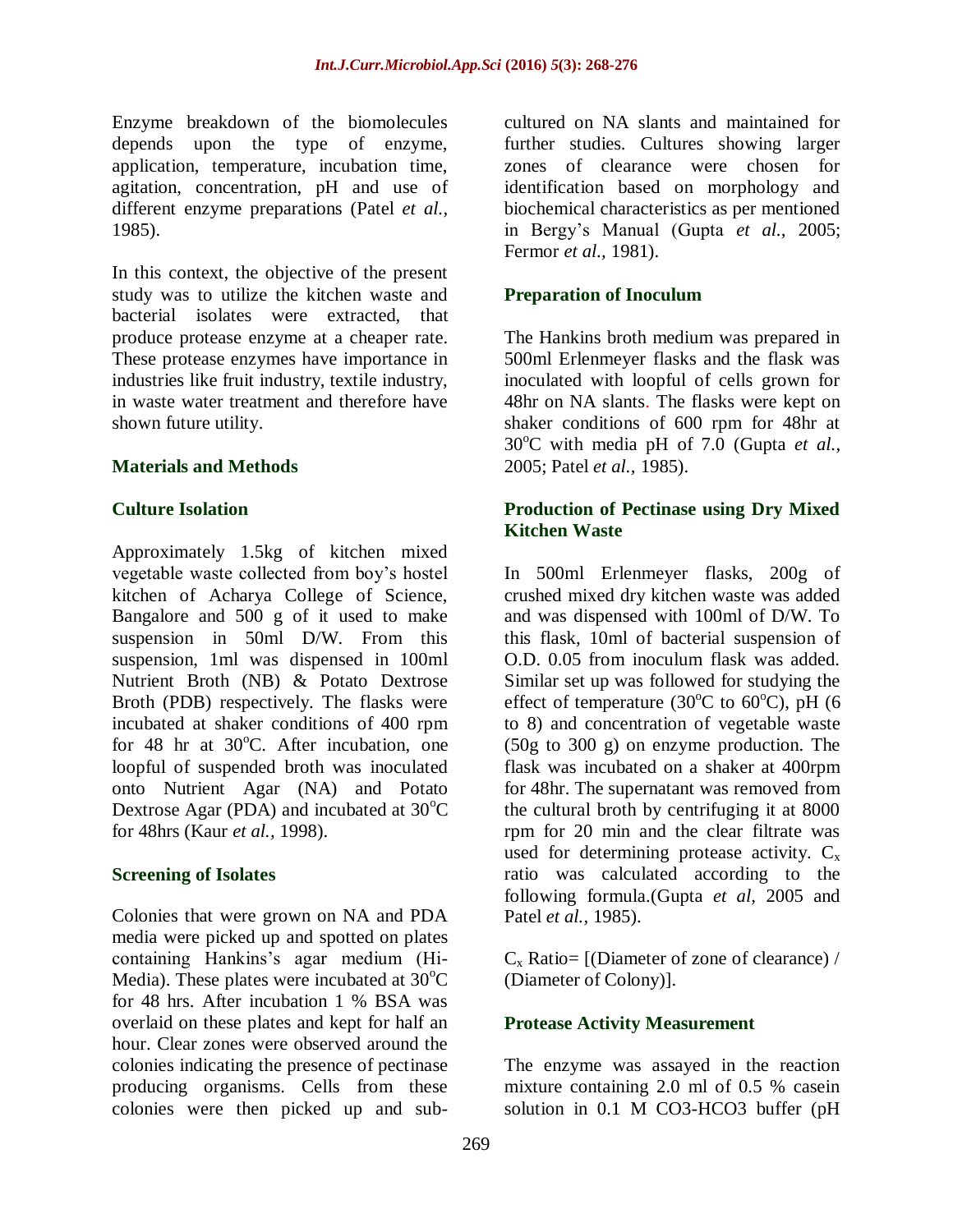9.5) and 1ml enzyme solution in a total volume of 3.0 ml. After inoculation at  $30^0C$ for five minutes, the reaction was stopped by adding of 3.0 ml of 10 % ice cold TCA and centrifuged at 10,000 rpm for five minutes. Protein in the supernatant was estimated by the method of Lowry *et al*. (Patel *et al.,* 1985; Sabota *et al.,* 1995).

## **Results and Discussion**

Eight isolates showing protease activity were obtained based on zones of clearance seen around them. The three isolates showing good  $C_x$  ratio on agar plate were selected from 8 isolates, of which 3 isolates showing maximum  $C_x$  ratio were than selected and were named DSP 1, DSP 2 and DSP 3 (Table 1 and Fig 1, 2).

Based on their enzyme activity study, out of three isolates, only one (DSP2) was finalized for further studies. Morphological and Biochemical studies of the culture DSP2 was also done. This culture was found to be Gram negative in nature. Biochemically the culture of DSP2 was found to be belonging to the *Bacillus* group of sp.16S rRNA gene was amplified and sequencing of partial sequence of 980 bp was carried out. Using BLAST analysis, the organism was found to be *Bacillus* sp. which was incorporated in to the collaborative nucleotide database of GenBank, EMBL and DDBJ and assigned an accession number (Table1).

The temperature and pH of the cultivation medium are important factors in the protease production, which may influence the sort and content of those enzymes produced by filamentous fungus and bacteria (Sabota *et al.,*1995; Suseela R, 1998; Ogrydziak *et al.,* 1998).The strong effect of pH on the production of protease was clearly observed in flask cultures, where pH value 6-8, and temperature  $30^{\circ}$ C-50<sup>o</sup>C were tested for

crude enzyme production (Fig 3,4,5). The maximum pectinase activity was found with an initial pH of 6 at temperature  $30^{\circ}$ C, activity reaching 0.69μg/ml/min on fifth day of incubation. When the temperature was maintained at  $40^{\circ}$ C and  $50^{\circ}$ C with pH 6, the enzyme activity was found to be 0.51 μg/ml/min and 0.46μg/ml/min respectively on fifth day of incubation. By keeping the pH constant at pH 7, the enzyme activity was measured as  $0.57\mu g/ml/min$  at  $30^{\circ}C$ , 0.504 at  $40^{\circ}$ C and 0.39ug/ml/min at  $50^{\circ}$ C whereas by keeping pH 8 as constant, it was seen that the enzyme activity was found to be  $0.61 \mu$ g/ml/min at  $30^{\circ}$ C,  $0.44 \mu$ g/ml/min at  $40^{\circ}$ C and 0.33  $\mu$ g/ml/min at 50<sup>o</sup>C. So optimum pH for enzyme production was found to be 6 and optimum temperature was found to be  $30^{\circ}$ C. Either increase or decrease beyond the optimum value show decline in enzyme production. However, the mechanism by which the pH and temperature both acts on the same time for the production of protease enzyme is not clearly known.

The temperature optima of  $30^{\circ}$ C, was obtained from a purified culture fluid of *P.frequentans* by Patel *et al.,* 1985. This can give the support to our obtained result. From the observation it was clear that  $30^{\circ}$ C was the optimum temperature for the growth of microorganisms, variation was done in different pH and it was seen that pH 6 was optimum (Fig  $4, 5, 6$ ).

Supplementation of different carbohydrate sources (dextrose, mannitol, sucrose and starch) to the production medium increase the protease activity of *DSP2*(Fig 7, 8). When pH 6 and temperature  $30^{\circ}$ C (both optimum for production) were maintained constant in production medium, the different carbohydrate sources showed different effect on protease production respectively.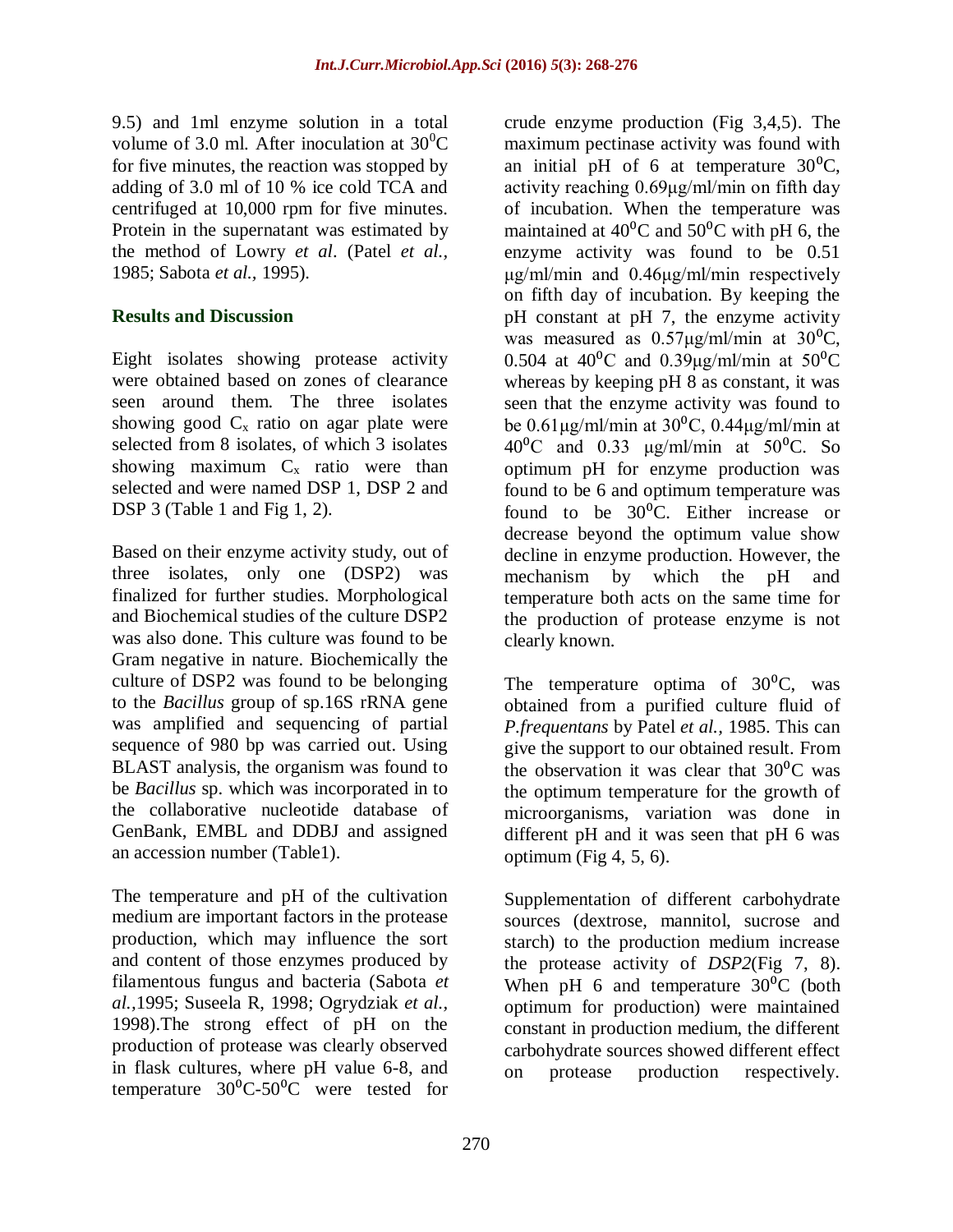| Isolate | GenBankAccn No | $C_{x}$ ratio | Enzyme            |
|---------|----------------|---------------|-------------------|
| Name    |                |               | activityug/ml/min |
| DSP1    |                | 3.8           | 2.78              |
| DSP2    | JN836944       |               | 4.89              |
| DSP3    |                |               |                   |

## **Table.1** Cx Ratio and Enzyme Activity of the Final Three Pectinase Producing Isolates

## **Table.2** Morphological and Biochemical Characteristics of Isolated *Bacillus sp*.(dsp2)

| <b>Biochemical characteristics</b> | <b>Results</b>                                                     |  |  |  |
|------------------------------------|--------------------------------------------------------------------|--|--|--|
|                                    |                                                                    |  |  |  |
| Morphology                         |                                                                    |  |  |  |
| Cell shape                         | Rod                                                                |  |  |  |
| Size                               | $5.25 \mu m$                                                       |  |  |  |
| Gram's reaction                    | Gram negative                                                      |  |  |  |
| Capsule                            | Present                                                            |  |  |  |
| Spore                              | spore forming                                                      |  |  |  |
| Cultural condition                 |                                                                    |  |  |  |
| Growth                             | Aerobic                                                            |  |  |  |
| Motility                           | Motile                                                             |  |  |  |
| Growth in NaCl (20%)               | $^{+}$                                                             |  |  |  |
| Growth temperature (°C)            | $35 - 37$                                                          |  |  |  |
| <b>Biochemical activities</b>      |                                                                    |  |  |  |
| Catalase                           | $\overline{+}$                                                     |  |  |  |
| Oxidase                            |                                                                    |  |  |  |
| Glucose                            | Acid                                                               |  |  |  |
| Sucrose                            | Acid/Gas                                                           |  |  |  |
| Lactose                            | Acid                                                               |  |  |  |
| Fructose                           | Acid                                                               |  |  |  |
| Arabinose                          | Acid/Gas                                                           |  |  |  |
| Galactose                          | Acid/Gas                                                           |  |  |  |
| Mannitol                           | Acid                                                               |  |  |  |
| Raffinose                          | Acid/Gas                                                           |  |  |  |
| Xylose                             | Acid/Gas                                                           |  |  |  |
| Methyl red                         |                                                                    |  |  |  |
| VP-test                            | $\ddot{}$                                                          |  |  |  |
| Indole                             |                                                                    |  |  |  |
| Citrate                            | $\overline{\phantom{0}}$                                           |  |  |  |
| Nitrate                            | $\hspace{0.1mm} +$                                                 |  |  |  |
| Urease                             | $^{+}$                                                             |  |  |  |
| Casein Hydrolysis                  | $\ddot{}$                                                          |  |  |  |
| Starch                             | $\! +$                                                             |  |  |  |
| Gelatin                            | $+$                                                                |  |  |  |
| Identification (DSP2)              | Above characteristics indicates<br>that the isolate belongs to the |  |  |  |
|                                    | genus Bacillus gr                                                  |  |  |  |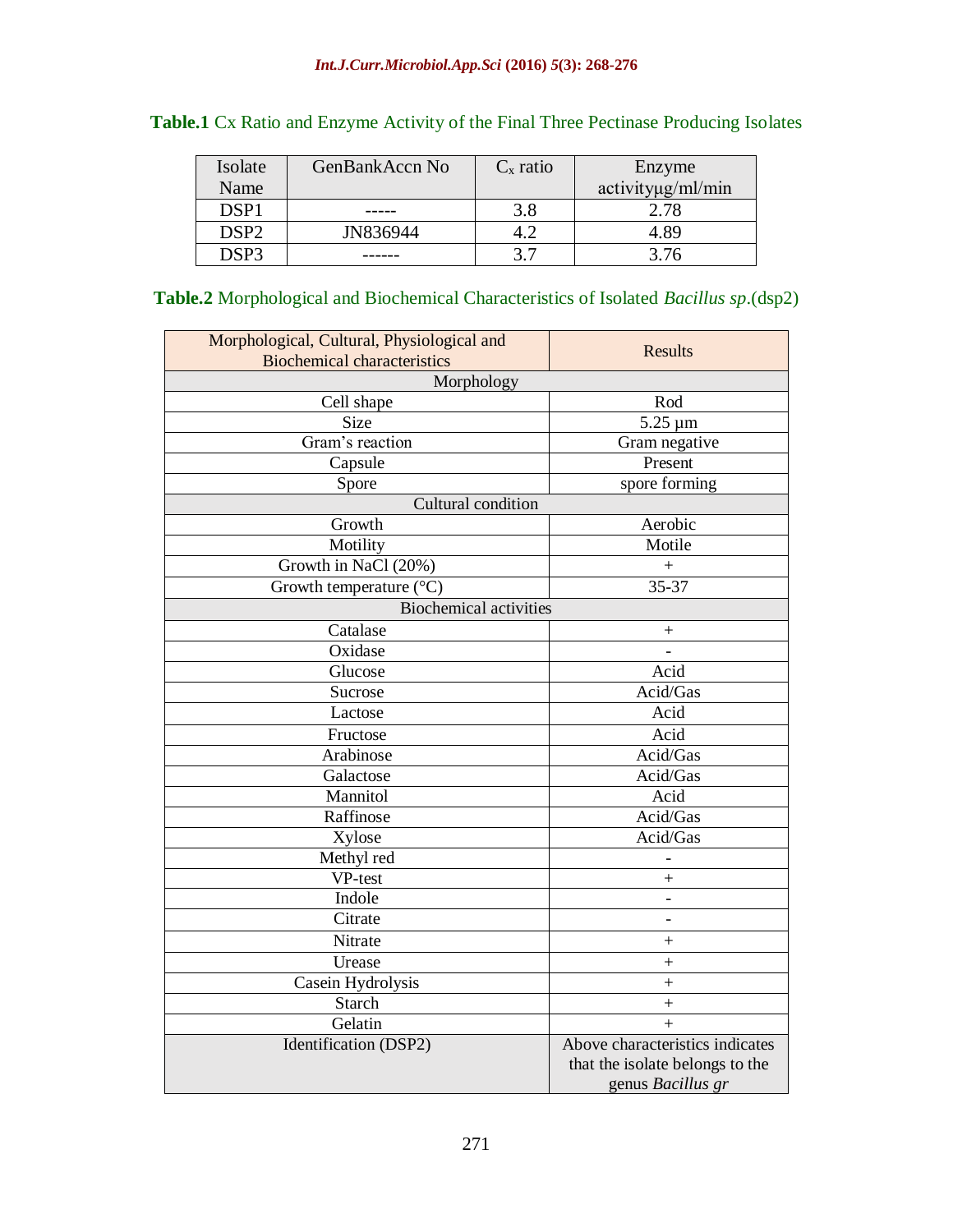

## **Fig.1** Comparison of Cx Ratio among Final Three Pectinase Producing Isolates

## **Fig.2** Comparison of Enzyme Activity among Final Three Pectinase Producing Isolates



**Fig.3** Gram Negative *Bacillus* Dsp2 (100x)



**Fig.4** Enzyme Activity Measured at Different Temperatures Keeping pH 6

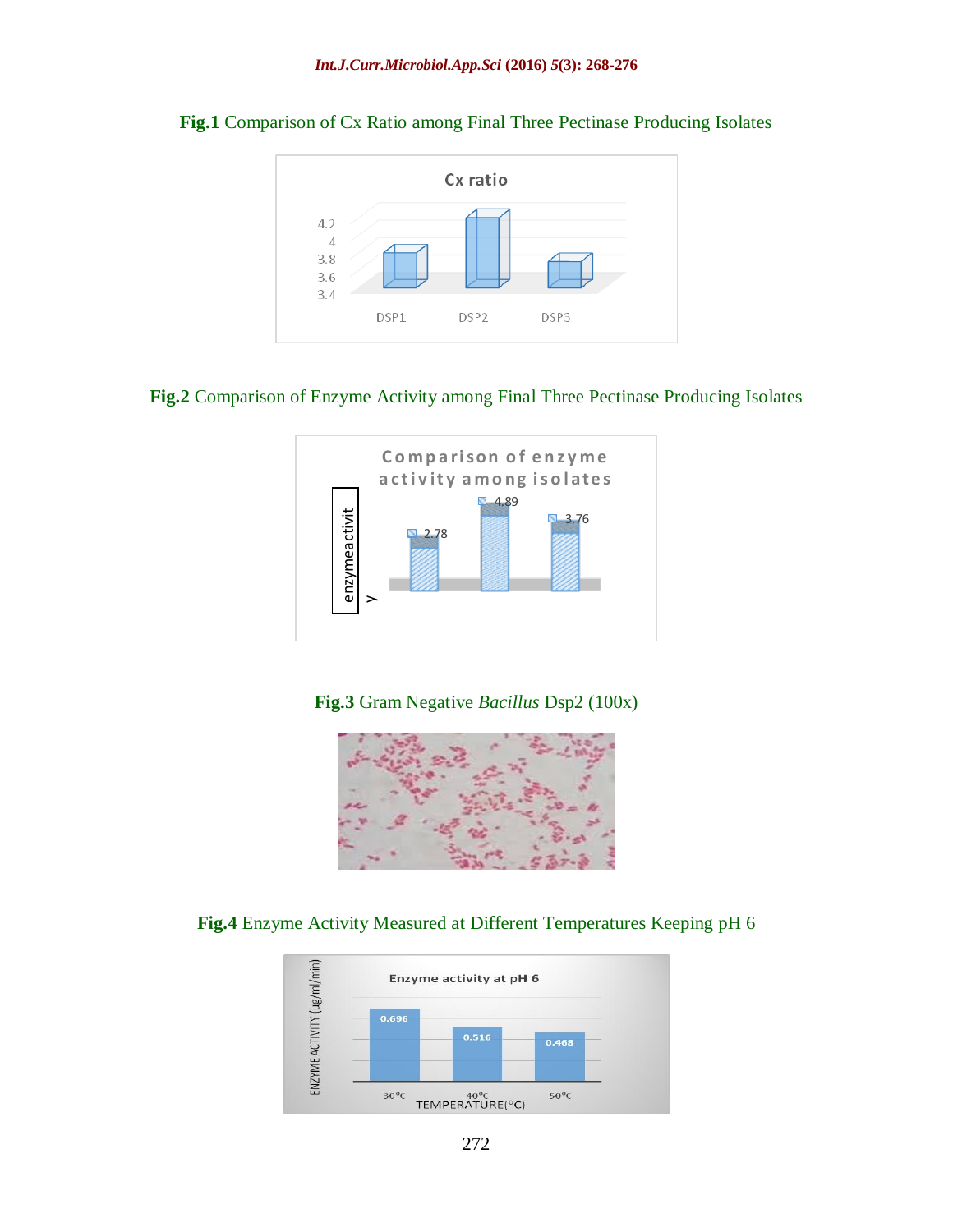

## **Fig.5** Enzyme Activity Measured at Different Temperatures Keeping pH 7







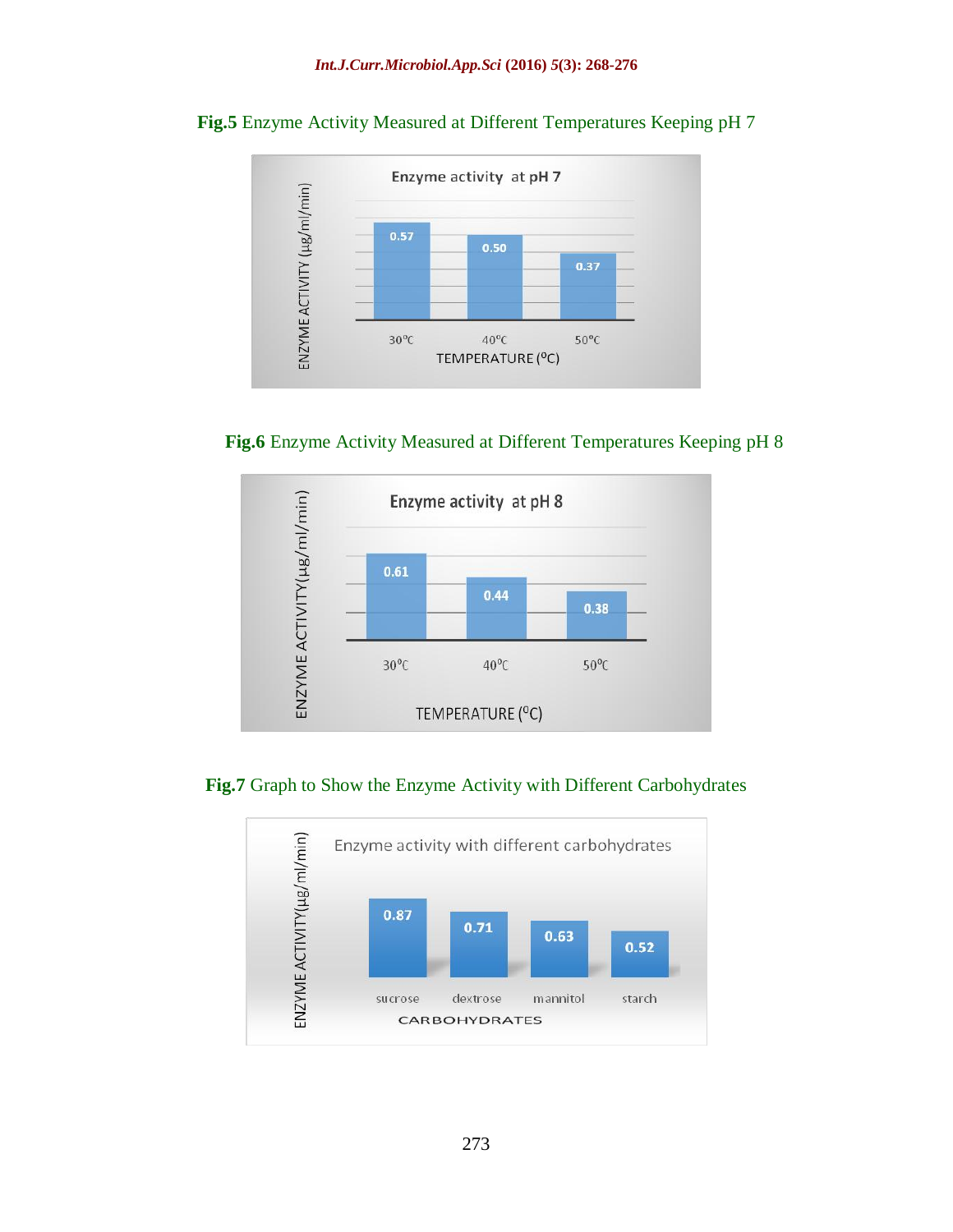

#### **Fig.8** Graph to Show the Protein Concentration with Different Carbohydrates

## **Fig.9** Graph Showing Enzyme Activity with Different Nitrogen Sources



## **Fig.10** Graph Showing Protein Concentration with Different Nitrogen Sources

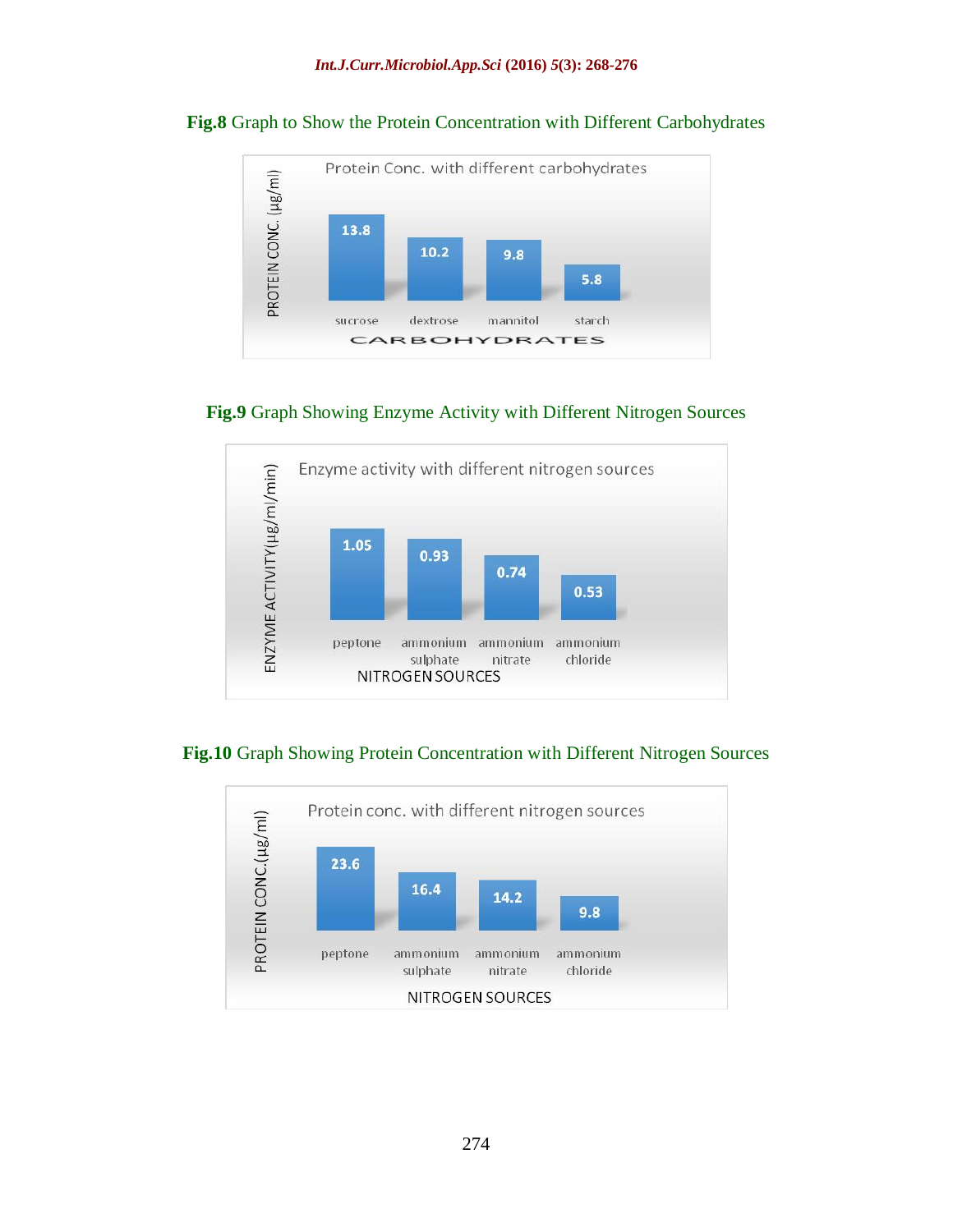

## **Fig.11** Enzyme activity after addition of various metals

In presence of sucrose the crude production was maximum (13.7 μg/ml) and enzyme activity was found 0.876 μg/ml/min. In case of dextrose, mannitol and starch, the production was found 10.2μg/ml, 9.7μg/ml and 5.8μg/ml respectively and enzyme activity was found 0.73μg/ml/min,  $0.63\mu$ g/ml/min and  $0.51\mu$ g/ml/min respectively. So from our data it can be concluded that the protease production rate was highly repressed in presence of starch and highly induced for enzyme production in presence of sucrose. Kaur *et al.,* 1998; Marzan *et al.,* 2002 obtained significant protease production by growing *P.griseorosum* in medium containing 60-74 μM sucrose.

Of the different nitrogenous sources (ammonium sulphate, ammonium nitrate, ammonium chloride and peptone) used, peptone has enhanced the production of *Bacillus sp* protease when medium optimum pH and temperature were 6 and  $30^{\circ}$ C respectively (Fig 9, 10). Sabota *et al.,* 1995 and Matsushima *et al.,* 1981, reported that peptone followed by ammonium sulphate stimulated protease production more, as in their absence bacteria displayed a slight proteolytic activity and did not produce extracellular protease.

Different metals (zinc sulphate, magnesium sulphate, manganese sulphate and ferrous sulphate) influenced on enzyme activity was also studied (Fig 11). Optimal activity was observed at 1mg/ml of manganese sulphate (0.88μg/mL/min) and least activity was found in presence of 1mg/ml of zinc sulphate  $(0.34\mu\text{g/mL/min})$ . It may be suggested that the active sight of protease was influenced by magnesium sulphate to catalyse the hydrolytic reactions and negative cooperativity was shown by zinc sulphate (Marzan *et al.,* 1999 and 2002).

In conclusion, the present investigation reports a new, effective and easy method for obtaining protease producing organisms from vegetable kitchen wastes. Thus in future, similar cheaper sources such as carrot waste can be employed for the extraction of enzyme protease which holds numerous industrial applications.

## **References**

- Fermor, T.R., Wood, D.A. 1981. Degradation of bacteria by *Agaricus bisporus* and other fungi. *Gen. Microbial,* 126: 377–387.
- Gupta, A., Roy, I., Patel, R.K., Singh, S.P., Khare, S.K., Gupta, M.N. 2005. One step purification and characterization of an alkaline protease from